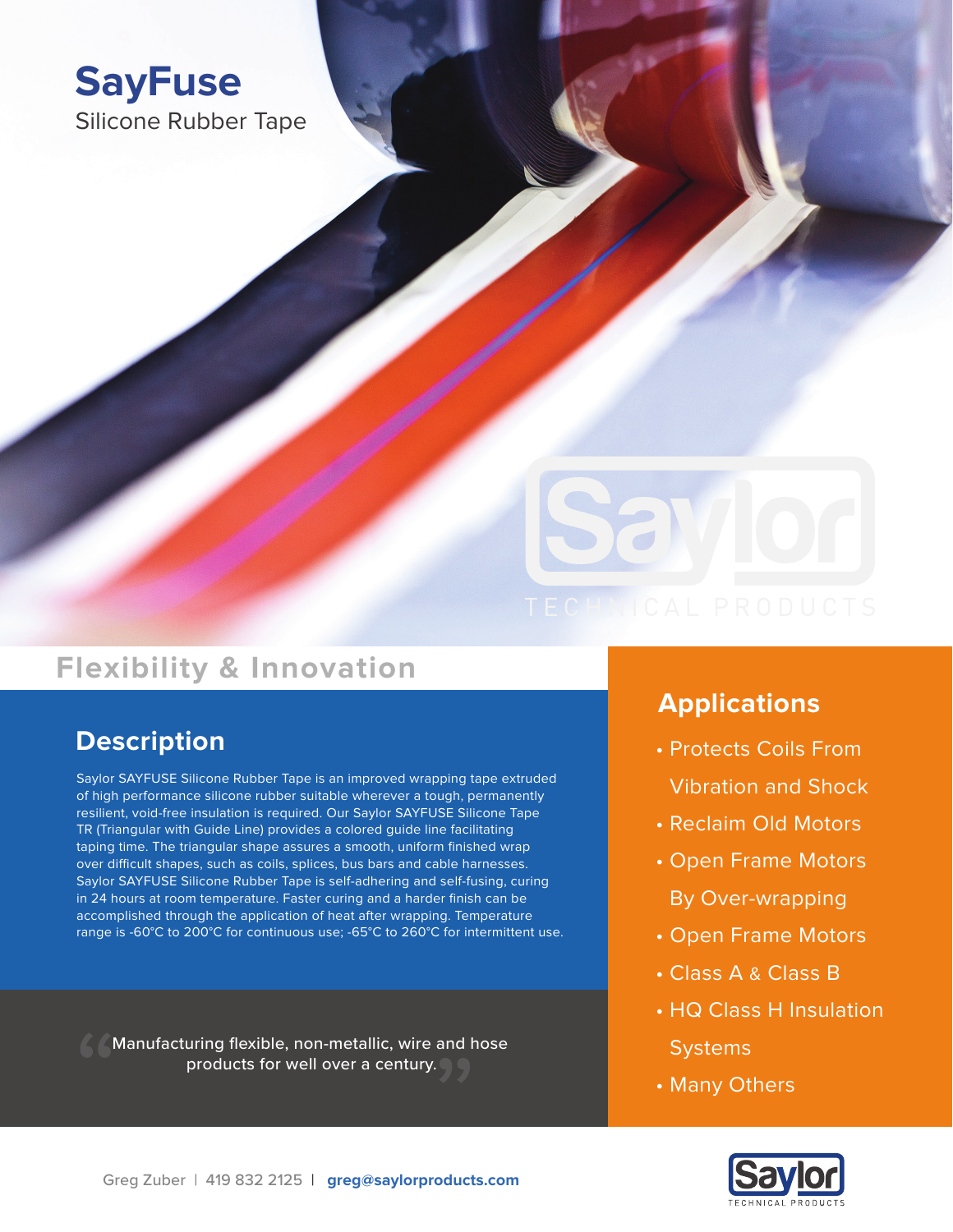## **SayFuse**



#### **Specifications**

Saylor SAYFUSE Silicone Rubber Tape meets or exceeds the requirements of MIL CID-A-A-59163, Type I, Rectangular; and Type II, Triangular Guide Line.

Saylor is also UL® Listed. Insulating Tape 3LYA. For use up to 600 volts and 80ºC (176ºF)

#### **Colors**

Standard Colors: Red, Gray, Black (TGL) Standard Color: Red, Black (Rectangular) Other colors subject to factory quotation upon request.

#### Uses

The strength and elasticity of Saylor SAYFUSE Silicone Rubber Tape makes it ideal for automatic wrapping processes, such as for coils, where it protects the coils from the effects of vibration and shock and will not crack or separate with expansion or contraction stresses. The low dielectric losses and high insulation resistance of Saylor SAYFUSE Silicone Rubber Tape will not limit performance of a coil over a very wide temperature range. The high thermal conductivity allows generated heat to dissipate rapidly resulting in a lower temperature rise and an increase of available power for a given load. The use of Saylor SAYFUSE Silicone Rubber Tape makes it possible to easily and quickly reclaim old motors by over-wrapping deteriorated insulation. By the same process extra protection may be added to open frame motors or other equipment in difficult or contaminated locations. May be used in many Class A and Class B applications. High quality Class H insulation systems can be made utilizing Saylor SAYFUSE Silicone Rubber tape.

For optimum shelf life, silicone rubber tape should be stored in a cool, dry area.



The information and illustrations given herein are to be reliable. Saylor Technical Products makes no warranties as to their accuracy or completeness and disclaimers any liability in connection with their use. Saylor Technical products only obligations are those in the standard term of sale for this product and Saylor Technical Products will not be liable for any consequential or other damages arising out of the use or misuse of this product. Users should make their own evaluations to determine the suitability of the product for specific applications. **Made in the USA** and the USA



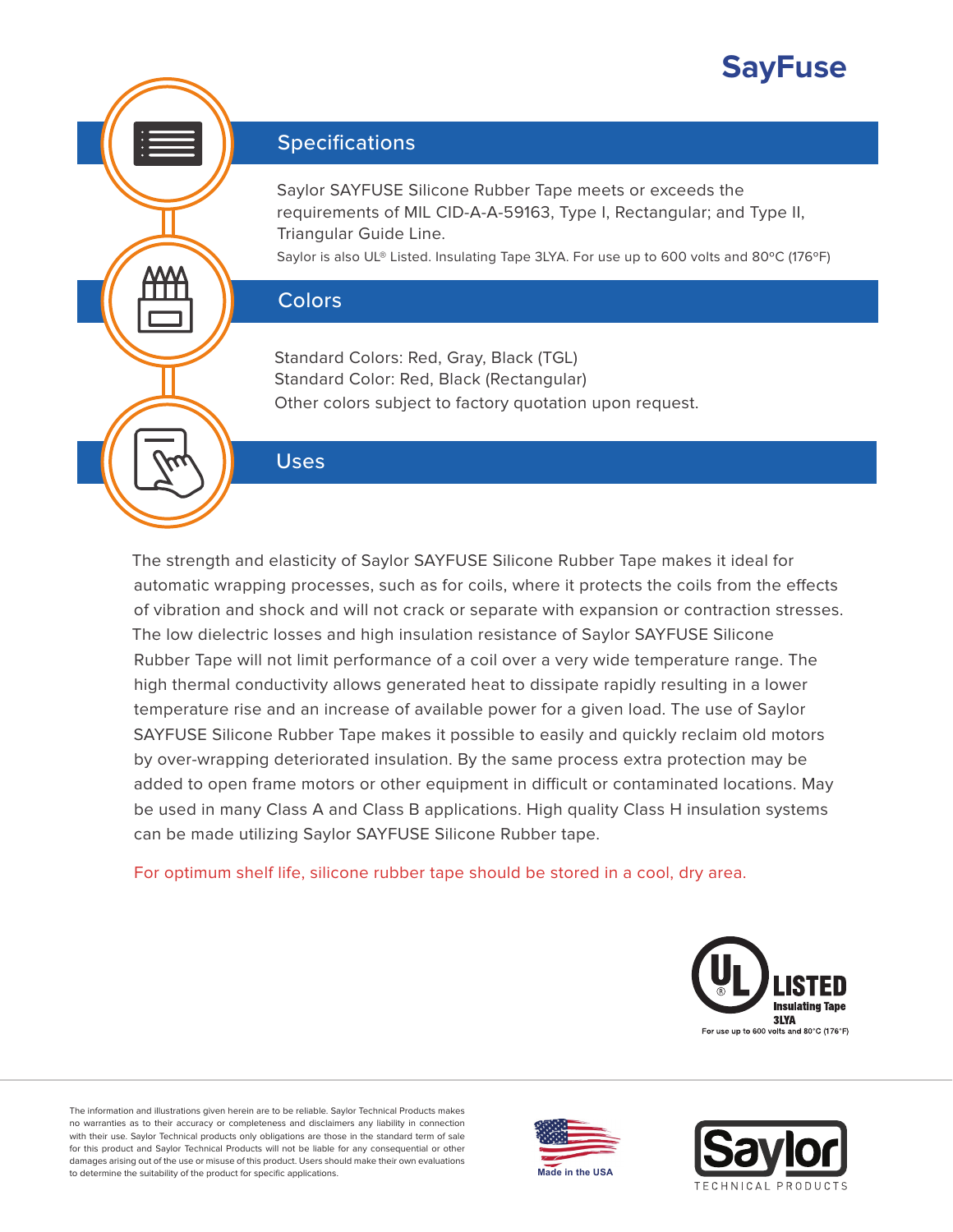## **SayFuse**



### Characteristics of Silicone Rubber Tape

| <b>Property</b><br><b>Operating Temperature Range:</b> | <b>Test Method</b>       | <b>Performance</b> |
|--------------------------------------------------------|--------------------------|--------------------|
| Continuous                                             |                          | -60°C to 200°C     |
| Intermittent                                           |                          | -65°C to 260°C     |
| <b>Specific Gravity</b>                                | <b>ASTM D792</b>         | 1.2                |
| Hardness, Durometer, Shore A                           |                          |                    |
| Room-cured--24 Hours                                   | ASTM D2148               | 50                 |
| Cured at 300°F--24 Hours                               |                          | 70                 |
| Cured at 480°F--24 Hours                               |                          | 75                 |
| Tensile Strength, psi, minimum                         | ASTM 119                 | 700                |
| Elongation, %, minimum                                 | ASTM 119                 | 300                |
| Tear Strength, pounds, minimum                         | ASTM D624 Die B          |                    |
| Bond Strength, pounds, minimum                         | <b>MIL CID-A-A-59163</b> | 2 (1" width)       |
| Adhesion, inches unwind, maximum                       | ASTM D2148               | 3                  |
| Cold Brittle Point, °C, maximum                        | ASTM D746                | $-65$              |
| Water Absorption, % max, by weight                     | <b>MIL CID-A-A-59163</b> | $-3$               |
| Dielectric Strength, volts/mil, minimum                |                          |                    |
| Thickness 0.020 inch                                   |                          | 400                |
| Thickness 0.030 inch                                   |                          | 400                |
| Thickness 0.040 inch                                   | <b>MIL CID-A-A-59163</b> | 300                |
| Thickness 0.050 inch                                   |                          | 275                |
| Thickness 0.060 inch                                   |                          | 250                |
| Thickness 0.080 inch                                   |                          | 200                |
| Dielectric Constant, 1 KHz                             | ASTM D150                | 2.95               |
| Dissipation Factor, 1 KHz                              | ASTM D150                | < 0.0004           |
| Volume Resistivity, ohms/cm, minimum                   | <b>MIL CID-A-A-59163</b> | $3x10^{14}$        |

Above values are typical performance data for Saylor SayFuse Silicone Rubber TGL Tape and are not intended to be used as design data.

The information and illustrations given herein are to be reliable. Saylor Technical Products makes no warranties as to their accuracy or completeness and disclaimers any liability in connection with their use. Saylor Technical products only obligations are those in the standard term of sale for this product and Saylor Technical Products will not be liable for any consequential or other damages arising out of the use or misuse of this product. Users should make their own evaluations to determine the suitability of the product for specific applications. **Made in the USA**